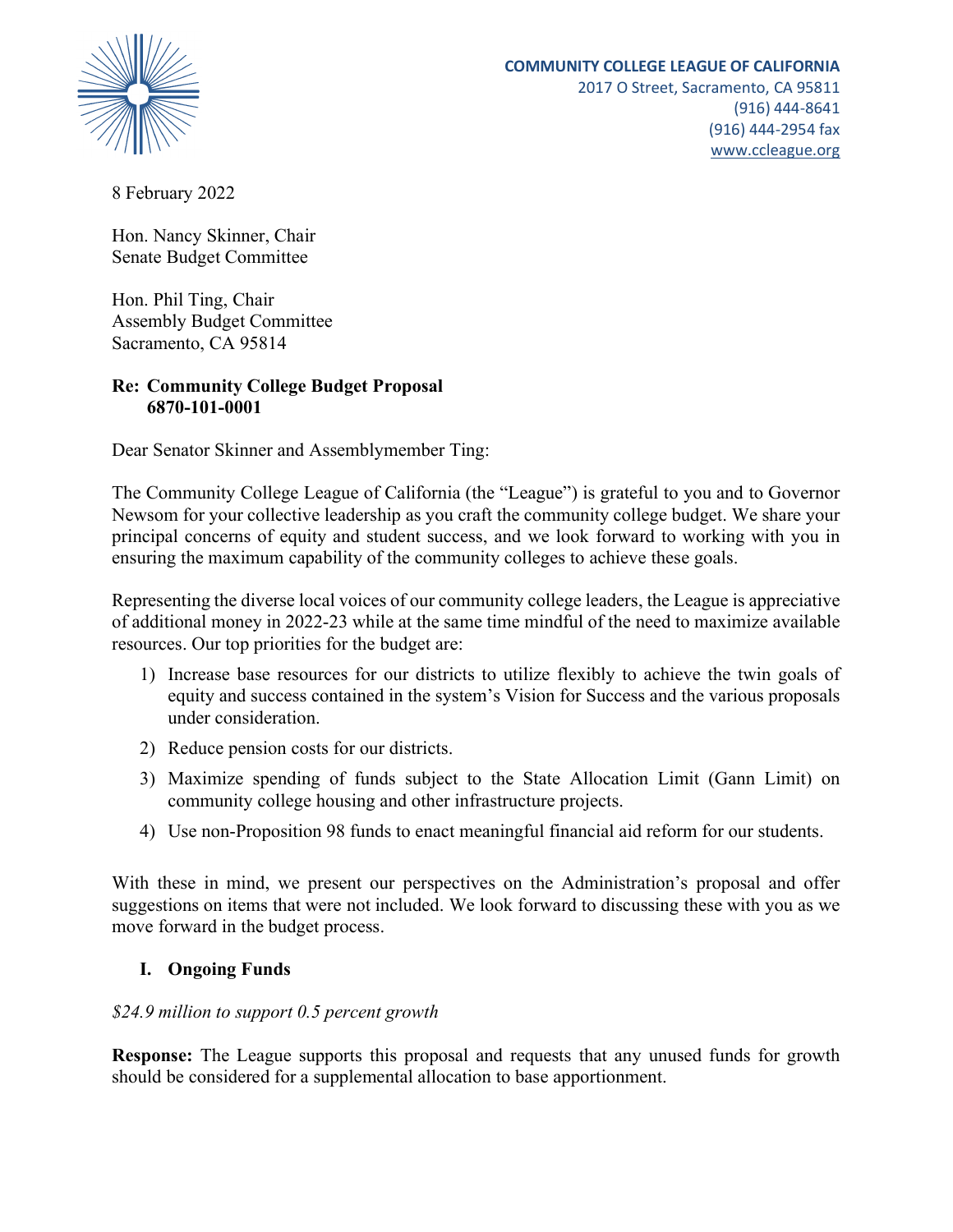

Hon. Nancy Skinner Hon. Phil Ting Page Two

*\$409.4 million to support 5.33 percent COLA*

**Response:** The League is extremely grateful for this proposal and wholeheartedly supports it. We are particularly appreciative of the parity in COLA with K-12. That said, we are mindful of the inflationary pressures experienced by our colleges and the expectation to balance the desire for higher salaries with the need for greater investments in student and educational supports to achieve the outcomes outlined in the budget. This is a tall order that needs addressing as an extraordinary percentage of the base apportionment increase from growth, and COLA is already dedicated to higher pension and health care costs. As noted by the Legislative Analyst's Office in its Overview of the Governor's Higher Education Budget Proposals:

*Though the state's pension boards will not adopt final rates until spring 2022, we expect CCC will need to use approximately 40 percent (roughly \$170 million) of the proposed apportionment COLA to cover higher pension costs. Out of the remaining 60 percent, colleges must cover any health care cost increases as well as increases in utilities and other operating expenses and equipment (OE&E). While most community colleges likely will have sufficient funds to offer some level of salary increases, such increases might not be able to keep pace with inflation, given inflation also has been increasing at a historically fast pace.*

Inflationary pressures are liable to drain resources from our districts and compromise their ability to effectively fulfill the equity and success goals anticipated by the budget (and internally desired by our system). According to the US Bureau of Labor Statistics, "From December 2020 to December 2021, consumer prices for all items rose 7.0 percent, the largest December to December percent change since 1981. Over the year, food prices increased 6.3 percent, a larger percentage increase than the 12-month increase of 3.9 percent in 2020. Food at home prices increased 6.5 percent in 2021, the largest over-the-year increase since 2008."

While our institutions will use every mechanism to achieve cost efficiency, these inflationary drivers necessitate greater attention to a higher level of base resources. It should be noted as well that federal resources made available at the height of the COVID-induced economic crisis of two years ago will soon be expiring, leaving colleges with the responsibility for replacing those ongoing costs.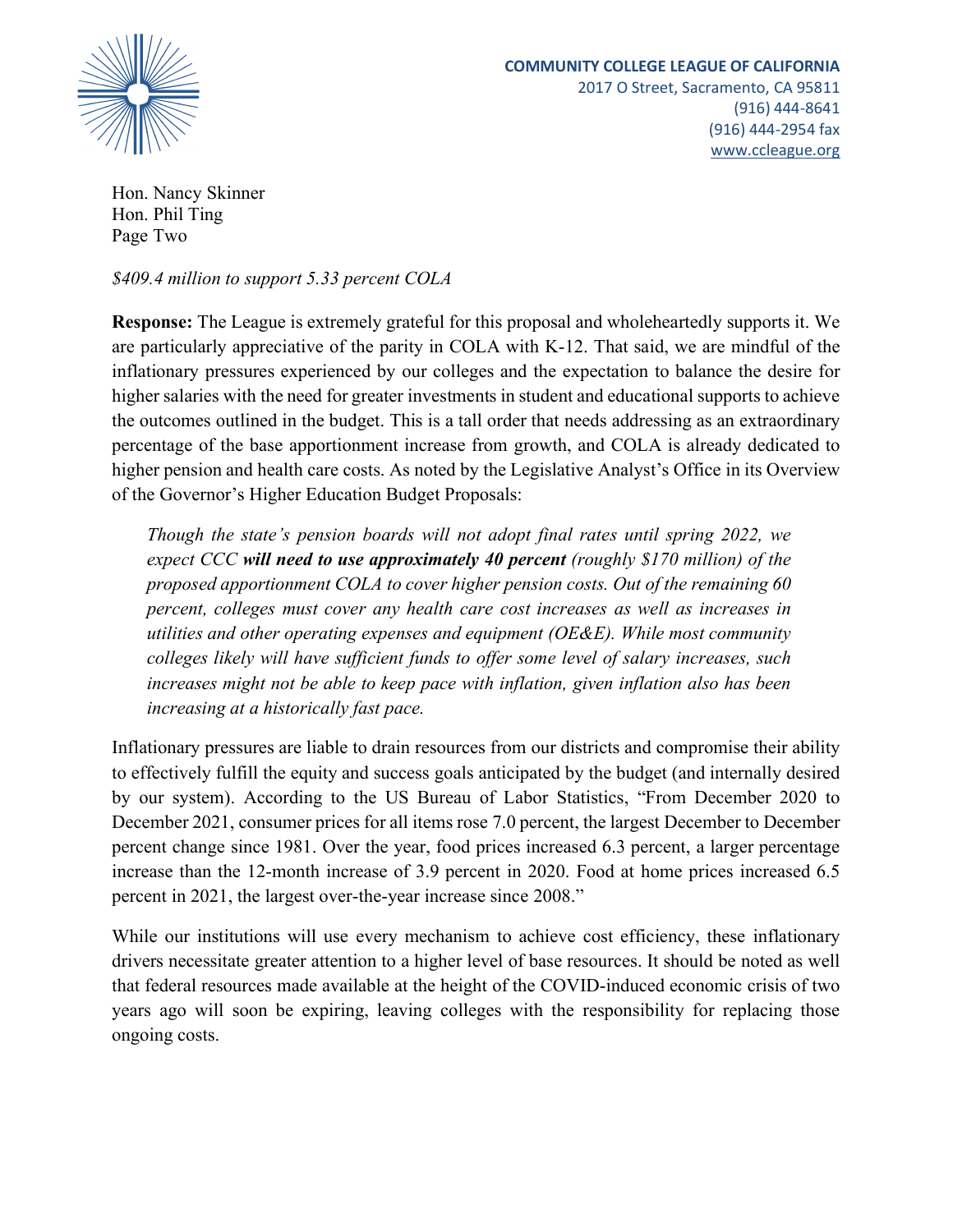

www.ccleague.org

Hon. Nancy Skinner Hon. Phil Ting Page Three

As such, the League urges the Legislature to take the following steps on behalf of the 73 districts in the California Community Colleges:

- 1) Increase flexible base resources to districts by \$300 million as the centerpiece of achieving the twin goals of equity and success.
- 2) Use non-Proposition 98 resources to buy down district pension liabilities.

Above all, the League firmly believes that these two steps will help maximize the principles of equity and success as the centerpieces of this budget while capitalizing on our colleges' understanding of their local communities, economies, cultures, and student populations.

# *\$200 million for Part-Time Faculty Health Insurance*

**Response:** While the League recognizes the need for faculty to have access to quality health insurance as well as the unique challenges faced by our system's adjuncts, we seek clarification on the magnitude of this proposal, and whether in light of the other demands on our system to achieve the Governor's roadmap, it would be more prudent to incrementally scale up this fund over the course of several years in proportion to district and faculty participation in the program. Alternatively, or in some combination thereof, the League would be interested in reintroducing the LAO's call for a faculty support block grant to include such items as Part-Time Faculty Health Insurance, Part-Time Faculty Office Hours, Part-Time Faculty Compensation, and Full-Time Faculty Conversions to be determined locally.

## *\$100 million for Student Success Completion Grants*

**Response:** While the League supports the Completion Grants, we are mindful of an increasing percentage of Proposition 98 funding dedicated to financial aid, our preferred approach would be to use non-98 resources to enact comprehensive Cal Grant reform as contained in AB 1746 (Medina) while redirecting these proposed funds in the January budget for an unallocated increase to the base.

## *\$10 million for Financial Aid Administration*

**Response:** The League strongly supports this proposal and is appreciative to the Governor for its inclusion in the January budget proposal.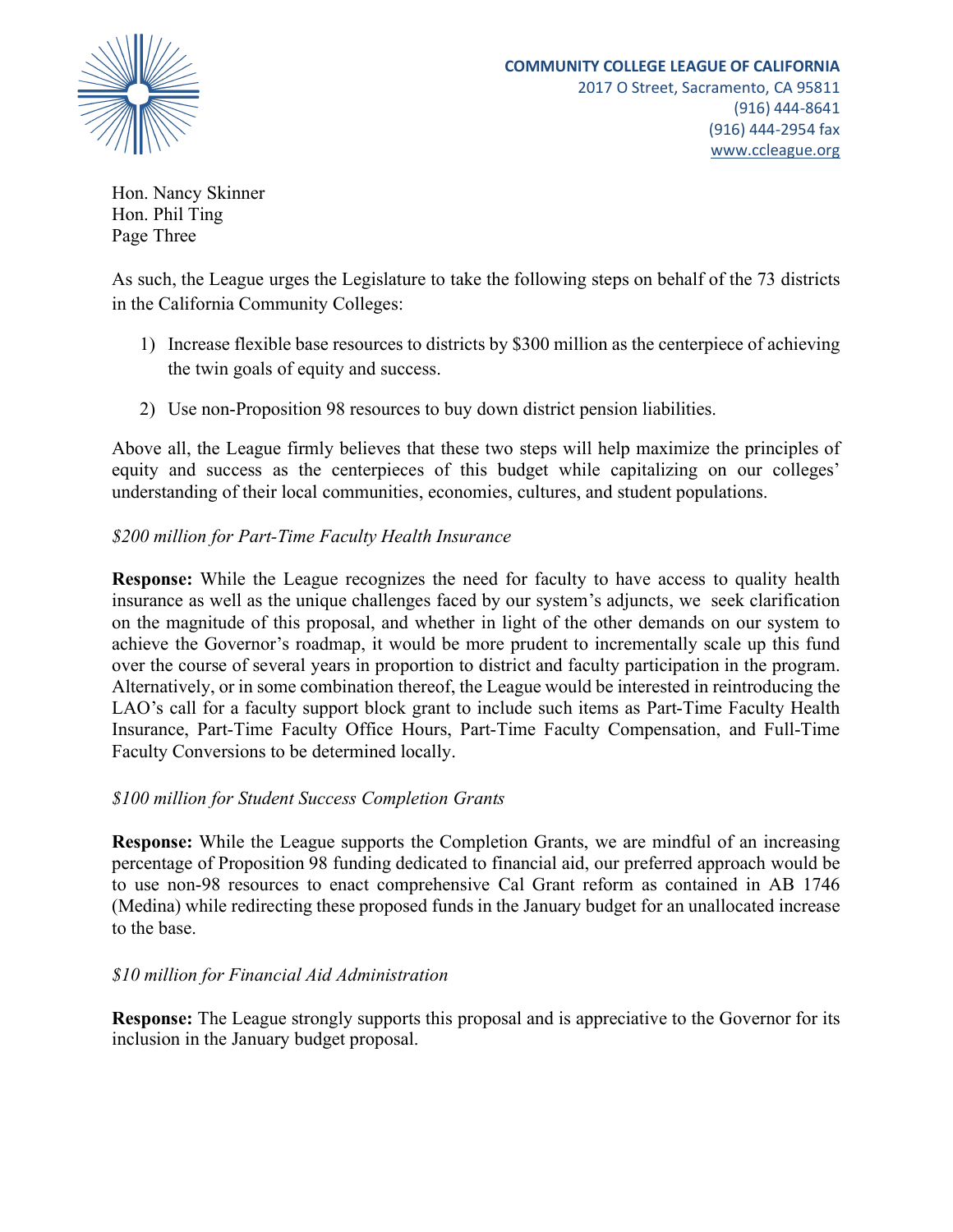

Hon. Nancy Skinner Hon. Phil Ting Page Four

*\$25 million for Technology Modernization and Protection of Sensitive Data*

**Response:** With some of our member districts recently experiencing cybercrime, the League supports this proposal and urges consideration of an augmentation at May Revise should additional funds become available.

*Categorical COLAs on various programs and mandate reimbursements*

**Response:** The League supports a COLA on the categorical programs and urges the inclusion of the Student Equity and Achievement Program (SEAP) in this list.

*\$1.1 million to Expand African American Male Education Network and Development (A2MEND) Student Charters*

**Response:** The League wholeheartedly supports this and commends the Governor for providing this program with ongoing funds.

## **II. One-Time Funds**

The League supports the Administration's blueprint in the January budget for one-time funds and offers comments on the following items:

## *\$387.6 million for deferred maintenance*

**Response:** The League believes this is appropriately the highest priority for one-time funds and should be increased to cover the system's backlog in deferred maintenance. In light of the exigencies of the pandemic, we urge consideration of a two-year extension in the allowable timeframe to utilize these funds.

## *\$150 million for retention and enrollment strategies*

**Response:** The League supports this and encourages consideration of it as an Early Action item to addressfall enrollment. By summer, academic schedules and faculty assignments will have already been established, which will reduce its effectiveness for the fall term.

## *\$105 million for common course numbering/\$65 million for implementation of transfer reforms*

**Response:** While the League supports these in principle, we want to ensure that the dollars proposed are sufficient to cover the costs of these mandates. To the extent there is a shortfall, we urge consideration of an increased allotment in the May Revise.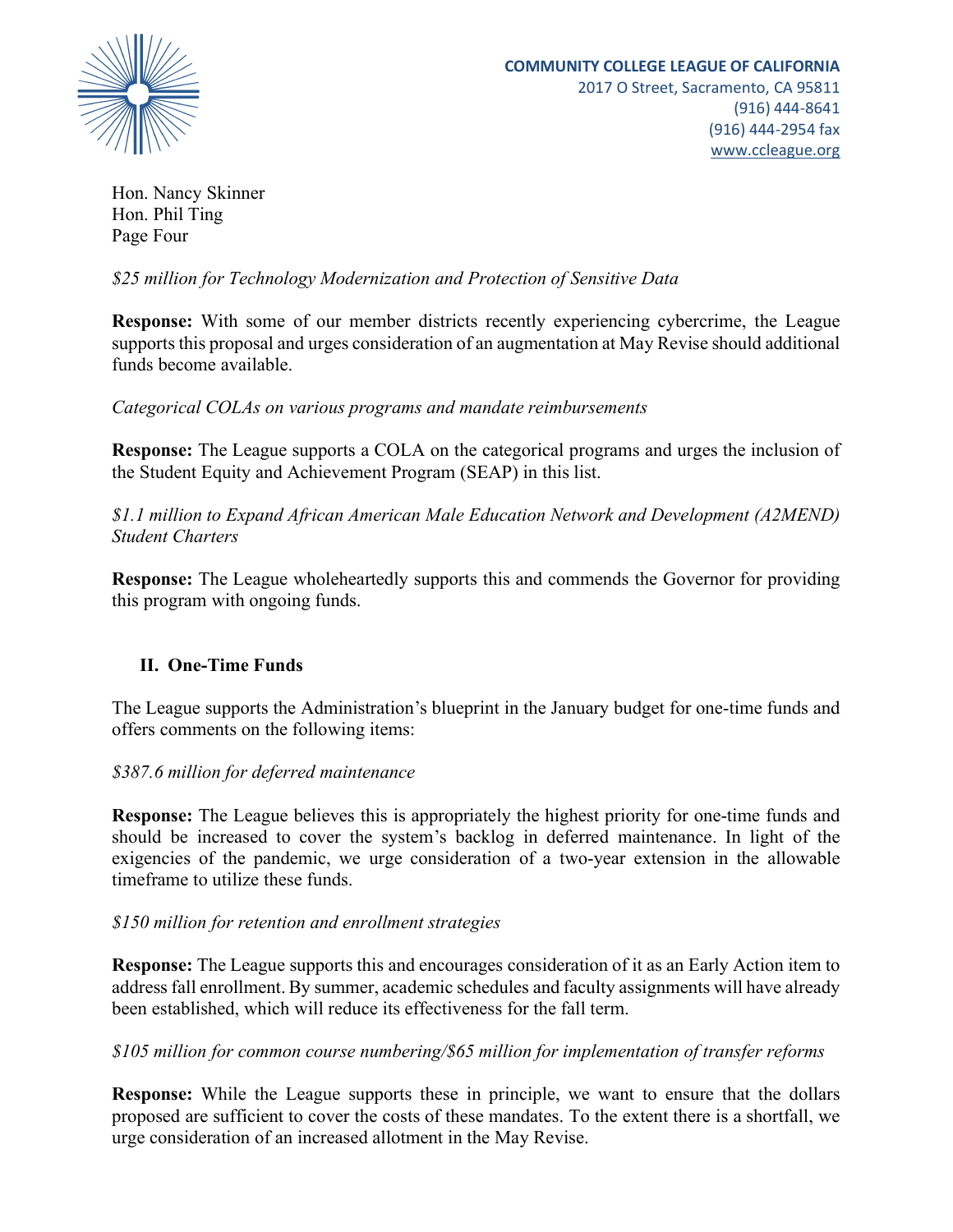

Hon. Nancy Skinner Hon. Phil Ting Page Five

## **III. SCFF Rebenching**

# *Beginning in 2025-26, rebench Hold Harmless floor to 2024-25 plus statutory COLA*

**Response:** The League is extremely grateful to Governor Newsom for addressing the concerns of our districts, which are subject to the Hold Harmless provision of the funding formula. This has been a major issue for the League and a focal point for our Task Force on the Student Centered Funding Formula. We look forward to engaging in this discussion as the budget process unfolds.

# **IV. Governor's Roadmap for Community Colleges**

**Response:** While the League continues to analyze the particulars of the Governor's proposed roadmap, we affirm our belief in accountability and support for the Vision for Success.

In this regard, it is important to note that our colleges, students, and the communities they serve face extraordinary challenges from COVID-19, changing demographics, student basic needs, and expanded responsibilities, which should lead policymakers to an overall examination of our perstudent funding rates and move toward headcount as a replacement model over the current Full-Time Equivalent Student basis. Our desire is to not only reach but exceed the goals set forth by the Administration, and effectively doing so would require a higher level of unallocated investment to allow for local decision-making in this process. Given the robust nature of the California budget, we believe this is the year to provide our districts with the resources to make this happen.

The League is once again grateful to you for your consideration of our positions and to the Governor for his support of community colleges. With the fluidity of the budget process, we retain our right to edit or amend these positions as new information becomes available.

Please do not hesitate to contact us with any questions.

Sincerely,

Pany Islijis

Dr. Larry Galizio, Ph.D. Andrew Martinez President & CEO Director of Government Relations Community College League of California Community College League of California (916) 245-5032 (916) 662-4543 galizio@ccleague.org amartinez@ccleague.org

Andre J Mastro